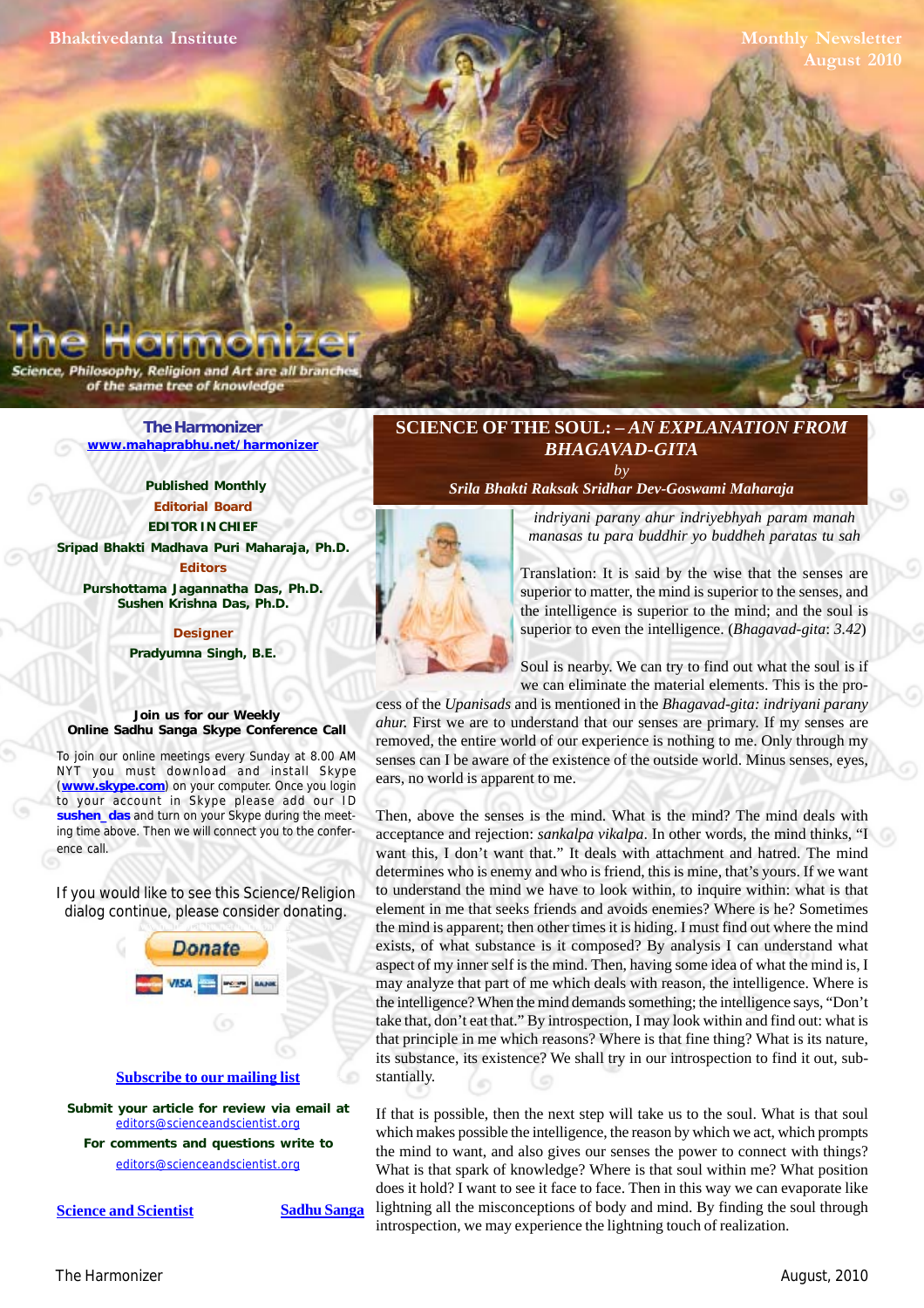At that time, the whole world will be turned in a diametrically different line, and we shall see things differently: "Oh, this material life is undesirable! These senses are enemies in the garb of friends. If I confront them now, they say that I may have an honorable friendship with them, and that without them I can't live. But it is all a hoax." From a realization of the soul, from the point of that wonderful knowledge, one may come to see the ocean of knowledge. One may begin to see what is in the subjective area, and hanker for how to come in connection with that divine realm. At that time, the very trend of one's life will be changed, and a total change will come in our search, in our standard of prospect in life. And our search will take a concrete shape in devotion. In this way, we must begin our search after the higher sphere. And how to enter there?

In brief, four stages of mundane elements in the middle are given here. First is matter, second is the senses, third is mind and fourth is judiciousness or reason. Finally, there is the soul. But in more elaborate detail, there are also seven subdivisions of *Bhur*, etc., up to Satya-loka. In this line, the soul is found in Brahman. *Paratas tu sah*. The word *sah* refers to *Brahman*. Matter may also be subdivided as stone, water, heat, gas, ether, etc. In one word it is matter, but one will also find subdivision of matter from gross to subtle. In stone one will find earth, coal, wood, maybe gold or silver. But all these elements are felt by the senses, and thus the senses are superior to all the gradations of matter. Then there is the faculty of thinking or impulse: 'I want this, I don't want that.' But further, the faculty of judiciousness, reason or intelligence is superior: 'No, don't want that, it will produce a certain bad effect in you'; and so on. Even more subtle than the intelligence is *citta* (consciousness), which is not mentioned in *Gita*; further is *ahankara* (ego), and finally the realm of soul.

Lust is not easily accessible, but is hidden. We cannot easily trace where he lives, but he comes suddenly and, after looting, disappears. But we are told here that really he lives in the intelligence, the mind and the senses. To conquer that lust we are to regulate the senses, but in order to do so we first have to analyse what the senses are and what is their position, and then, what is the position of the internal king of the senses, the mind. So, mind is in the center, and that is more important than our senses. The senses are more important than the external world, and mind is

more important because if the mind does not receive, then the senses, which are like so many doors, are useless. After that we are to analyse what is the intrinsic position of the *buddhi,* the faculty of reason, judgement and intelligence. Then, with the help of reason, we are to try to find out what is in the background of that faculty of reason, of judgement and of decision making. In the background is a pencil-thin ray whose nature is diametrically opposite to the world of experience. In *Srimad-Bhagavatam* an example is given that in the night a cloud may cover the moon. Though the cloud obscures the moon, still the cloud can only be seen by the light of the moon.

### *na rarajodupaschana, svajyotsna bhasitairghanaih aham matya bhasitaya svabhusa puruso jyatha*

In this example the soul is likened to the moon and the *ahankara* is likened to cloud cover. The sense-consciousness, the mind and the intelligence have all combined to form a system, *ahankara,* which has covered the soul. But they are seen, and it is possible for them to act, only because there is light—the light of the soul, the moon. So by the help of our reason we must try to perceive what is above reason, and we shall come to see that it is the *atma,* the soul.

The compiler of the *Vedas*, Vyasadeva, says the *atma* is like that illuminating moon. Or, like the sun: a cloud has covered the sun, but the cloud is seen by the light of the sun. Similarly, the *atma* is a point of light within us, and because it is in the background we can feel our mental system.

## *indriyartheshu vairagyam anahankara eva ca janma-mrityu-jara-vyadhi-duhkha-doshanudarsanam Bhagavad-gita 13.9*

The whole world of our experience will vanish one day, with the final wholesale dissolution. It is very difficult to cross the ocean of life and death, birth and death. If you want to escape these troubles, you must take the chance. Otherwise, you will lose so much that it amounts to suicide.

Do you want birth, death, old age and infirmity – or immortality? If you want immortality, you will have to pay for the ticket.

## **MODERN SCIENCE NEEDS A NEW PARADIGM DESCRIBING LIFE AND THE LAWS OF NATURE GOVERNING LIFE**

*by*

*[Srila Bhaktisvarupa Damodara Maharaja \(T. D. Singh, Ph.D.\)](http://groups.google.co.in/group/Online_Sadhu_Sanga/web/affectionate-guardians)*



### *ksetra-ksetrajnayor jnanam*

To understand the distinction between the material field *(ksetra,* matter) and the knower of the field *(ksetrajnayor,* life) is called knowledge *(jnanam).*

*Bhagavad-gita (13.3)*

What is matter and what is life? Are both matter and life (and hence ourselves) ultimately made up of quarks and leptons that

interact through the four fundamental forces? Or could life be a fundamentally different reality from matter? If so, what are their origins and how do they interact? We know that we all have consciousness and free will. They are the properties of life. We use them every moment. But how do we define them and how do we distinguish them from dead and inert matter? Are they reducible to merely some neuron patterns in our brain or are they themselves part of some fundamental reality different from matter?

Although these questions have been pondered time and again by many eminent thinkers in both the scientific and philosophical worlds, they have never been fully answered to everyone's satisfaction, and, in spite of such great intellectual endeavor, they still remain unanswered.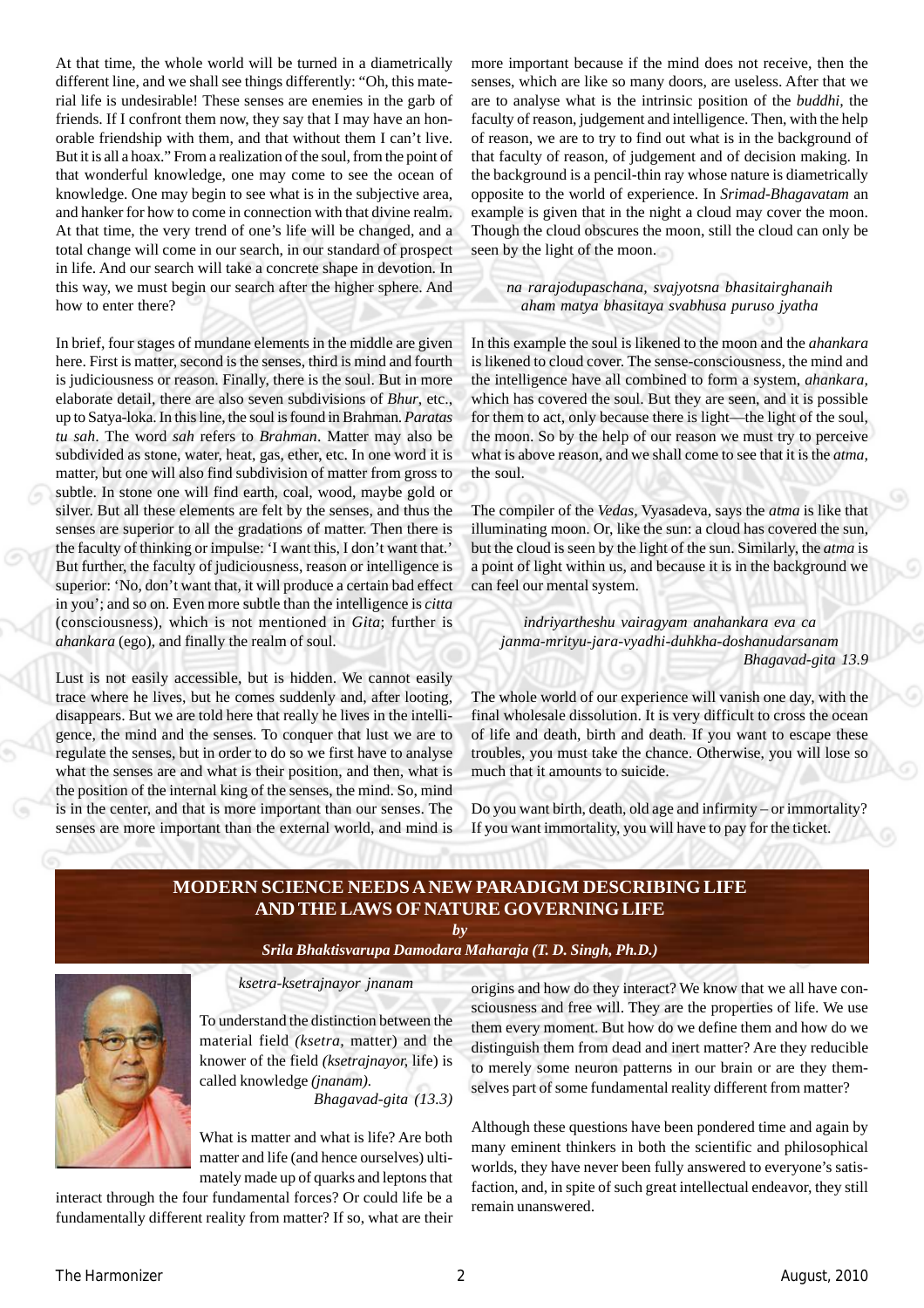Recently, *New Scientist* came up with top 10 unanswered questions in science about life – "The Mysteries of Life."l These are:

- 1. How did life begin?
- 2. How many species are there?
- 3. Are we still evolving?
- 4. Why do we sleep?
- 5. Is intelligence inevitable?
- 6. What is consciousness?
- 7. What is sex for?
- 8. Can we prevent aging?
- 9. What is life?
- 10. Is there life on other planets?

Notice the ninth question – 'what is life?' It seems such a trivial question. Is it not a surprise? Even with spectacular advancement in various disciplines of science at our hand, we still do not know what life actually is!

We can further add some more questions to the above list:

- What happens to life after physical death?
- What is the implication of the fact that we search for meaning, purpose, morality, truth and so on?
- Is life temporary or eternal? Why do we give importance to religion and the existence of God?



The illustrious *Science* journal also came up last year with 125 questions – 'What Don't We Know?' – the fundamental puzzles that are driving basic scientific research.<sup>2</sup> Some of these are:

- What is the universe made of?
- What is the biological basis of consciousness?

**What Don't We Know?**

What is the nature of gravity?

- Why is time different from other dimensions?
- Are there smaller building blocks than quarks?
- Can the laws of physics be unified?
- How much can human life span be extended?
- How do planets form?
- What is the origin of homochirality in nature? (Most biomolecules occur in nature in both mirror-image shapes. Yet in organisms, amino acids are always left-handed, and sugars are always right-handed. The origin of this preference (homochirality) remains a mystery.)
- Are we alone in the universe?
- How and where did life on earth arise?
- How is asymmetry determined in the embryo? (Scientists are still looking for the first factors that give a relatively uniform ball of cells a head, tail, front, and back in the embryo)
- What determines species diversity?
- How do migrating organisms find their way? (It remains unclear that what guides the migratory birds, butterflies, and whales who make annual journeys of thousands of kilometers)
- Why do we sleep?
- Why do we dream?
- How did cooperative behavior evolve?
- What is the biological basis of addiction?

(The journal presents "Addiction involves the disruption brain's reward circuitry. But personality traits such as impulsivity and sensation-seeking also play a part in this complex behavior.")

- Is morality hardwired into the brain?
- What are the limits of learning by machines?
- How much of personality is genetic?
- How many species are there on earth?
	- Why does lateral transfer occur in so many species  $&$  how? ("Once considered rare, gene swapping, particularly among microbes, is proving quite common. But why and how genes are so mobile–and the effect on fitness–remains to be determined.")
- What are the roots of human culture? ("*No* animal comes close to having humans' ability to build on previous discoveries and pass the improvements on. What determines those differences ...")
- What are the evolutionary roots of language and music?
- Do deeper principles underlie quantum uncertainty and nonlocality?

Recently, a major conference was organized by Metanexus Institute at the University of California, Berkeley. The topic for its first day was, "The Ocean of Truth – Exploring the Great Unknowns in Physics and Cosmology." Twenty Nobel Laureate scientists and other prominent scientists from over the world participated in this historic conference to reflect on the 'unknowns.'

The foundational questions of understanding ourselves and the universe were once dismissed as metaphysical, spiritual or unanswerable. Yet all have progressively entered into the purview of science. Today they lie at the frontiers of science. It reminds us the words of the well-known quantum physicist Max Born: "the results of the scientific search in which, during several decades, I have taken a small part, ... leads unavoidably back to those eternal questions which go under the title of metaphysics."3

Life is a mystery. Even after Darwin's book, *The Origin of Species* in 1859, the question of life remains unsolved. The best minds in the fields of biology and philosophy have tried from the dawn of civilization and have failed to define life. Scientists still can't quite put their fingers on *exactly* what it is that separates a living organism from other types of physical objects.

Over the past three centuries, the ever-increasing success which scientists have experienced in their investigation of gross matter, has led many people to expect that life will eventually be explained solely as an emergent property of matter. At the present time,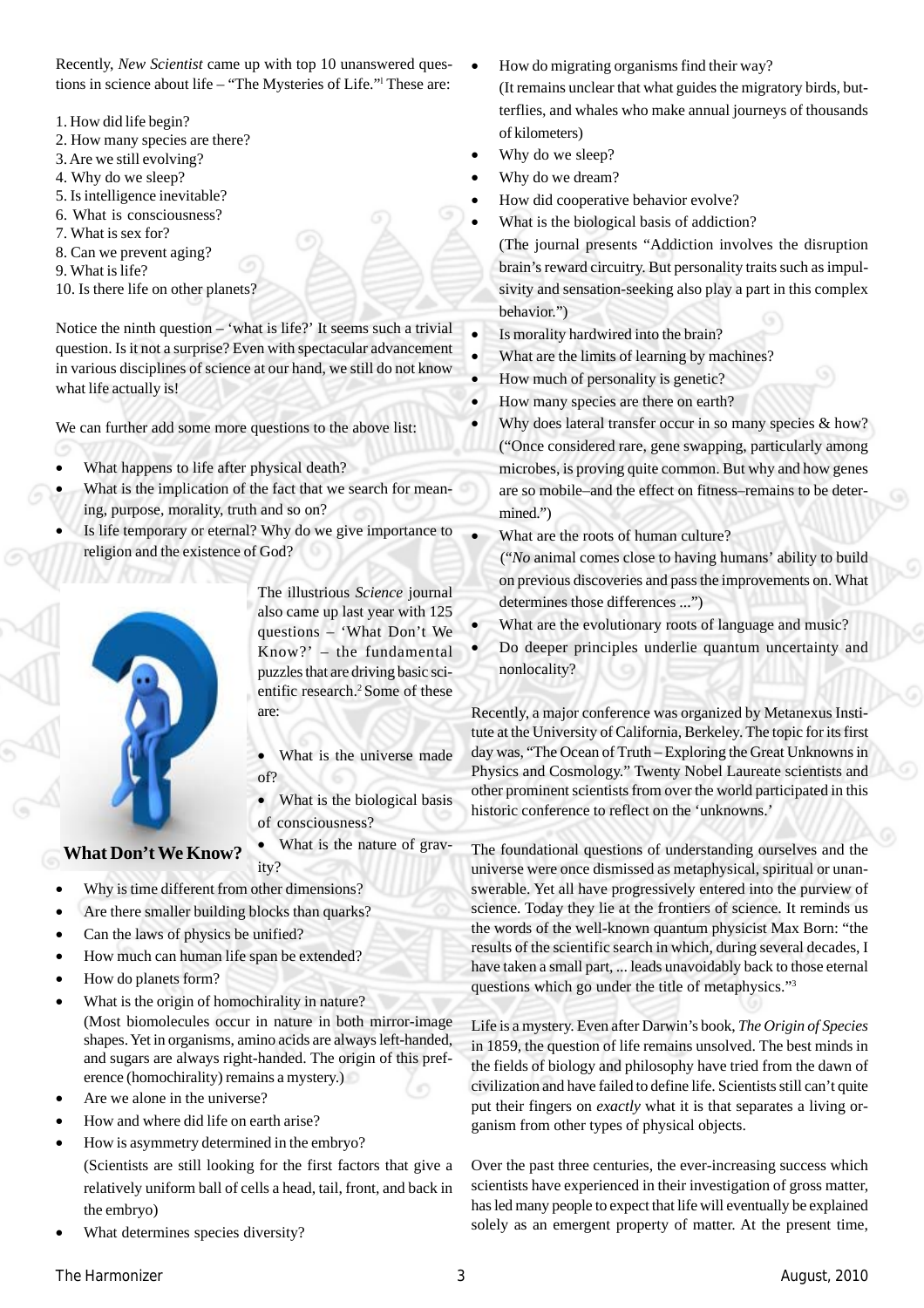nearly all serious attempts to understand the origin of life have been based on this fundamental presupposition, and this controversy is thus being conducted within very narrow limits.

In recent years, scientists of many disciplines, such as chemistry, biology, biochemistry, biophysics, geology, geochemistry, and space science, have devoted considerable attention to the study of the origin of life.4 Virtually all these studies are based on the assumption that life is an emergent product of matter. Scientists in these areas proclaim that life originated from a random combination of molecules interacting under the influence of blind natural laws over it long span of time. These scientists postulate a primordial chemical soup of small and simple molecules, and they imagine that in the course of time, under the influence of chance and mechanical laws, life generated itself from these molecules.

Such speculations date back at least as far as the time of Darwin, who noted that we could not expect to observe life originating in this way today since already existing living organisms would interfere with the process. He wrote, "It is often said that all the conditions for the first production of a living organism are now present which could. ever have been present. But if (and oh what a big if) we could conceive in some warm little pond with all sorts of ammonia and phosphoric salts, light, heat, electricity, etc., present, that a protein compound was chemically formed, ready to undergo still more complex changes, such matter would at the present day be instantly devoured, or absorbed, which would not have been the case before living creatures were formed."5

In Darwin's brief description we see nearly all the basic features of the "primordial soup" that serve as the starting point of modern theories of life's origin. The basic assumption is that living organisms consist of combinations of a few simple chemical compounds. This leads to the hypothesis that simple natural processes may have brought such compounds together under conditions suitable for their combination into more complex forms.

Once this simple initial condition is assumed, the next step is to introduce "chance." In the words of Jacques Monod: "Chance alone is at the source of every innovation, of all creation in the biosphere. Pure chance, absolutely free but blind, is at the very root of the stupendous edifice of evolution: this central concept of modern biology is no longer one among other possible or even conceivable hypotheses. It is today the sole conceivable hypothesis, the only one that squares with observed and tested fact. And nothing warrants the supposition–or the hope–that on this score our position is likely ever to be revised."6

Chance and the interaction of molecules in accordance with simple physical laws are the only factors admitted as causes of change in modern scientific theories of nature. Although these causes seem inadequate, it is assumed that if a sufficiently long period of time is granted they will be capable of generating life in all its diverse and complex forms. Modern scientific inquiry into the origin of life thus adheres to chemical origin of life.

It is our thesis that this model is based on a fundamental misunderstanding of what life actually is. Before inquiring into the origin of a certain thing, it is essential to understand its fundamental nature. Otherwise, searching for its origin may not be fruitful.



Present scientific knowledge, especially that of physics and chemistry, is unable to fully explain the intricate phenomena associated with life. As the French physicist Louis de Broglie remarked, "It is premature to reduce the vital process to the quite insufficiently developed conception of 19<sup>th</sup> and even 20<sup>th</sup> century chemistry and physics."7

The physical sciences study "gross matter" only, although their results have been extrapolated to explain life. This reductionistic approach, however, has only indicated that present day known physical laws are quite insufficient to account for the features of life. A new paradigm describing life and the laws of nature governing life is needed. We will, therefore, propose an alternative scientific viewpoint which can be termed as Vedantic or *Bhagavata* paradigm and will discuss the implications of this alternative viewpoint from a general perspective.

### **REFERENCES**

1. "The Mysteries of Life," *New Scientist,* London, Sept. 4-Sept. 10,2004, Vol. 182, Iss. 2463, p. 24.

2. "What Don't We know?" *Science,* July I, 2005, Vol. 309, No. 5731, pp.75-102.

3. Born, Max "Physics and Metaphysics," *Physics* in *My Generation,* 1956, p. 93.

4. Paecht Horowitz, M. *Agnew. Chem. Internat. Edn.,* 12, p. 349 (1973); Lemmon, RM. *Chem. Rev.,* 70, 95-109 (1970); Ferris, J.P. and Chen, CT. J. *Amer. Chem. Soc.,* 97, 2962 (1975) and Horowitz, N.H. *Acc. Chem. Res., 9,* 1 (1976).

5. Darwin, F. *The Life and Letters of Charles Darwin,* Vol. 3. London: Murray, 1887, p. 18.

6. Monod, J. *Chance and Necessity,* trans. A. Wainhouse. New York: Alfred A. Knopf, 1971, pp. 112-113.

7. Kervran, C.L. *Biological Transmutations.* Binghamton, New York: Swan House Publishing Co., 1972, p. 1.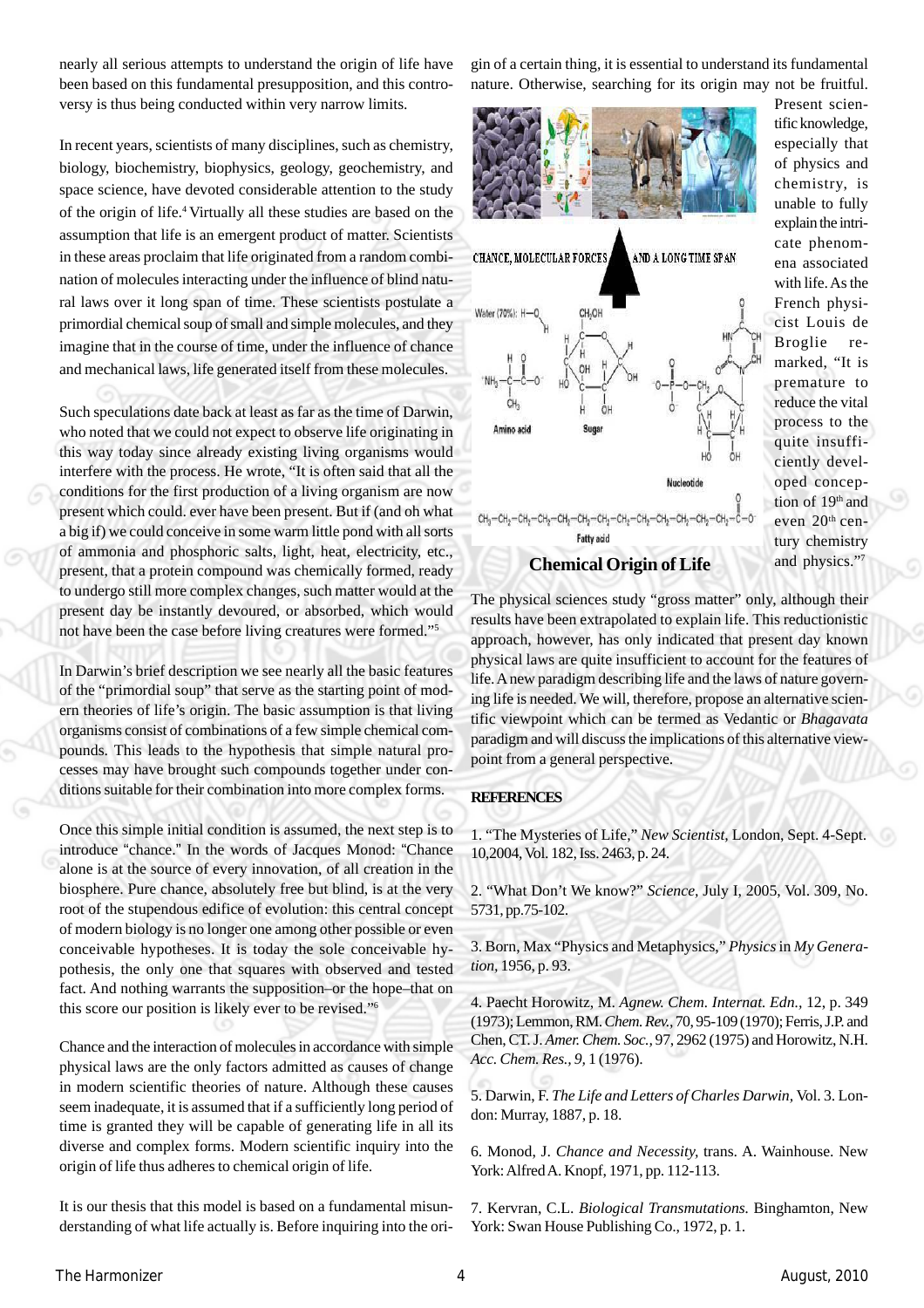# **EMPIRICALLY INFLUENCED THINKING, PURE RATIONAL THINKING AND ABSOLUTE KNOWING**

*by*

*[Sripad Bhakti Madhava Puri Maharaja, Ph.D](http://groups.google.co.in/group/Online_Sadhu_Sanga/web/affectionate-guardians)***.**



**Philosophy and the world**

If we start out with the assumption that the empirical world is real then we leave philosophy behind from the start. Descartes established the real Copernican revolution in philosophy when he began with "Doubt." This doubt was directed toward everything familiar

can only begin with doubt. But this doubt must not remain supreme and thereby turn us into skeptics. One must also be willing ultimately to doubt the doubt and in that way arrive at absolute knowledge. Unfortunately, Descartes simply forgot his doubt and uncritically accepted the familiar world of sense as being alongside the being of thought, thus creating

including even the world of experience. The only certainty he allowed was the being of himself as thinking. From this he wanted to deduce everything else. This is the spirit of philosophy. If we START with the world as given, then we have not philosophically comprehended what that empiric world is. Genuine philosophy



## **Descartes**

Kant presented the idea of critique, i.e. that we should not naively accept the knowledge of the world given to us through our senses. It is only by taking a critical attitude toward our own knowing as such that we come to understand what knowing is and how it contributes to what is known. Again, Kant also uncritically accepted the familiar world of sense as a thing in itself and as totally beyond knowing and therefore as the mysterious source of what is known. Thus he did not overcome the dualism of Descartes.

a dualism.

If philosophy is to comprehend the empirical world in thinking or by rational deduction then necessarily the world must be conceived in its ideality. This ideality means that the world is Appearance or being-for-us. Kant already pointed out that it is only Appearance that we can know. The question then arises what is it the appearance of? Kant implied it was the world in itself that was appearing; yet he did not deduce this in his philosophy. Rather the world or absolute in itself could not be reached by philosophy and therefore nothing in his philosophy could confirm or refute this presupposition.

Hegel pointed out that in saying that the world is being-in-itself or that it is beyond knowledge is already a confession of some type of knowledge about what we supposedly cannot know anything about. Hegel calls "knowing" the being-for-itself of the Absolute, and thus this knowing of the Absolute (or being for itself) is as much a part of the Absolute as its being-in-itself. Thus the Absolute, of which we know only its appearance that we objec-



tify as the world, includes "knowing" as its inherent truth. This means that the Absolute is as much knowing Subject or being-for-itself as it is Substantial being-in-itself. This being-in-and-for-itself of the Absolute is the full comprehension of the Supreme Being or being of the Absolute. Therefore the Absolute is that which knows itself, or it is Spirit.

**Hegel**

We may have some difficulty in making this transition from the world of experience to the seemingly ephemeral world of spirit. Again, this ephemerality is only due to lack of familiarity with thinking or reason, as much as it is due to the uncritical acceptance of the reality of the empiric world without philosophical justification.

Hegel points out that practical life works on the principle of the ideality of things since it goes about transforming them [negating them as fixed things in themselves] without much ado. Animals as much as men consume [negate] what is before them as solid being in itself and transform it into being for themselves. It is not therefore unreasonable that philosophy should take the stand that the world is not to be conceived as a fixed being-in-itself but rather as much as being-for-itself.

But then the argument is given that since we start with experience of a particularized world, what reason do we have to leave it behind for the universality of thought? We may consider the fact that we start in Kindergarten with the alphabet — a, b, c... Then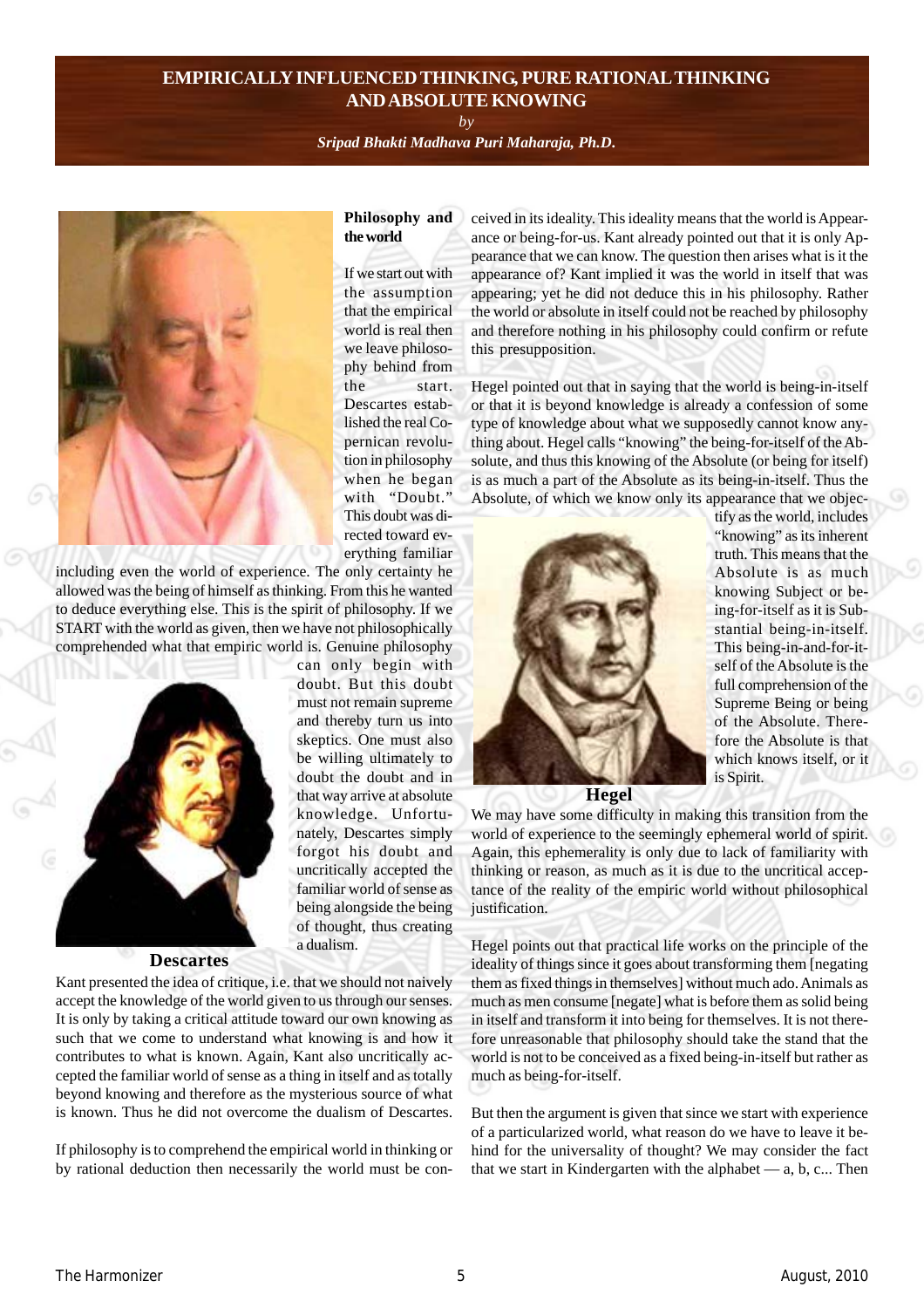we move on to words, next to sentences, then on to paragraphs and finally to reading or writing books. Ultimately, in the maturity of wisdom we come to know Truth. At the level of Truth the alphabet that we started with is seen as a mere abstraction. It is a moment on the way to Truth. Once Truth is attained then we can in principle express it in any language or any corresponding alphabet for the education of those who are yet to come to Truth. So too the world of particularized experience is the beginning but ultimately is known to be a mere abstraction for Truth itself.

However, this should not be misunderstood to mean that philosophy is unconcerned with reality as some type of mere illusion. It is not reality that is sacrificed, only the confusion regarding what is real. Appearance itself is or has being, but it is to be properly understood what it is that is appearing. Philosophy understands that which is appearing to be not the world as an immediate given, but the Absolute as self-particularizing or self-determining. This can only be shown scientifically by the philosophical development of the concepts involved.

### **The concrete universal**

Proper understanding of the concrete universal is certainly one of the most important elements in comprehending Hegel's philosophy. We will approach this by briefly considering the two different ways in which the unity of an object is understood by Kant and then by Hegel. A Unity is actually not merely a one without difference, since union implies that two or more things are joined together. In this sense a Unity is a totality. The question is does this unity derive its existence from the combination of its constituent parts, and thus its parts exist independently of their unity, or does the unity exist as a whole and its parts have existence only in relation to the whole?

Of course, as soon as we say "parts" we automatically imply that they are such only in relation to a whole, but if we consider the parts each as wholes themselves then we get into some difficulties. To understand this problem fully will help us to appreciate why Hegel had to reject, on philosophical grounds, the reductionist atomic and evolutionary theories. And it will give us insight into the conceptual nature of his system.

Kant adopts the empiricist tradition by treating objects as com-



posed of separate, sensible intuitions or attributes. The unity of the properties as the object is derived from the synthesis by a subject external to the object. Kant called this contribution of the subject the unity of apperception. By "apperception" he meant a subjective act that is prior to any encounter with objects. The concept of object implies encounter or relationship with a subject. The subject is a unity, Ego, that represents to itself a manifold plurality of intuitions both subjective (thoughts) and objective (sensuous). Thus for Kant the ground for the object was the Ego. Kant held that the substantial unity of the object was an abstraction and was not to be found in the object, as a materialist would conceive the situation. In other words, his idea was that if you take away all the properties of a thing one by one, you would be left with nothing that you could refer to as the substantial ground that unifies the properties as a thing.

The materialistic assumption that there is an underlying substance or ground that unifies the properties of a thing faces the difficulty of explaining what that underlying ground is. Even the smallest of elementary particles must have an ultimate nature itself. Materialism does not address that question, and cannot address that question. So this position is not a properly philosophical one. It is simply a naive, uncritically accepted assumption. Unfortunately, this is the basis upon which modern science developed and it did eventually lead to many unresolved problems as we find in quantum physics. Science thinks it can solve the problems of philosophy simply by ignoring them, but it cannot - those problems will come back to haunt them because reason will not remain satisfied until it finds itself.

It is because of the unity of the object in the transcendental subject that Hegel calls Kant a subjective idealist. But what is his alternative to the Kantian and materialistic models? For Hegel the object is an irreducible whole that exemplifies a universal Concept or category. The Concept constitutes the essential nature of the individual object and the various parts of it are dynamically linked as the whole of the concept itself.

For example, a swan is not reducible to a combination of feathers, webbed feet, a beak, etc. It is part of the species of bird, but the species is intrinsic to its being a swan and cannot be isolated from it without entirely destroying the significance of what it is as a swan. It is this irreducibility of the self-differentiated concept that forms the basis of what we call the concrete univer-



sal. Understood in this way it is the Concept. This will become especially clear when we discuss the syllogism and the intrinsic relationship of the subject-predicate that cannot be understood in terms of mere external and separable elements.

#### **Swan**

The concept is not originated in time and space. It is not a subjec-**Immanuel Kant Intervalle Construct** of our Minds. We may experience a lion, tiger, el